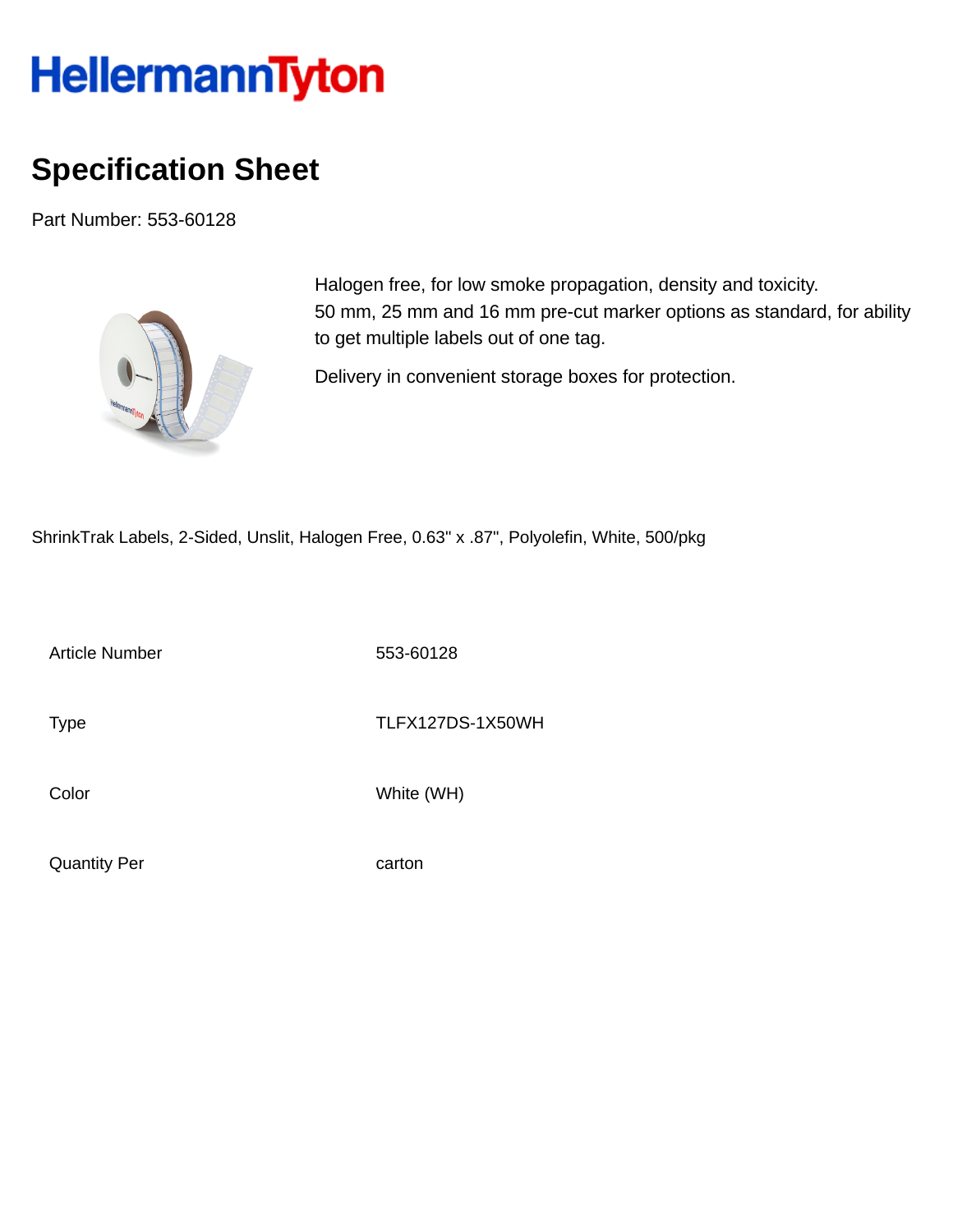| <b>Product Description</b> | ShrinkTrak DS is a halogen-free, double-sided heat shrinkable<br>marker with a 2:1 shrink ratio. HellermannTyton's unique ladder-style<br>design assists in removing markers off the carrier. The side slits have<br>been designed to ensure the wire entry gap is as large as possible<br>while remaining on the carrier strip, enabling the user to quickly insert<br>wire and cable into the marker. For a complete labeling solution,<br>ShrinkTrak DS can be printed using HellermannTyton's TagPrint® Pro<br>professional label creation software and thermal transfer printers. For<br>double-sided printing, HellermannTyton's TrakMark DS double-sided<br>printer produces excellent results. Choose among multiple ribbon<br>types to create a permanent print that resists most solvents when<br>shrunk and applied. |
|----------------------------|---------------------------------------------------------------------------------------------------------------------------------------------------------------------------------------------------------------------------------------------------------------------------------------------------------------------------------------------------------------------------------------------------------------------------------------------------------------------------------------------------------------------------------------------------------------------------------------------------------------------------------------------------------------------------------------------------------------------------------------------------------------------------------------------------------------------------------|
| <b>Short Description</b>   | ShrinkTrak Labels, 2-Sided, Unslit, Halogen Free, 0.63" x .87",<br>Polyolefin, White, 500/pkg                                                                                                                                                                                                                                                                                                                                                                                                                                                                                                                                                                                                                                                                                                                                   |
| <b>Global Part Name</b>    | TLFX127DS-1X50WH-PO-X-WH                                                                                                                                                                                                                                                                                                                                                                                                                                                                                                                                                                                                                                                                                                                                                                                                        |
|                            |                                                                                                                                                                                                                                                                                                                                                                                                                                                                                                                                                                                                                                                                                                                                                                                                                                 |
| Length L (Imperial)        | 0.63                                                                                                                                                                                                                                                                                                                                                                                                                                                                                                                                                                                                                                                                                                                                                                                                                            |
| Length L (Metric)          | 16.0                                                                                                                                                                                                                                                                                                                                                                                                                                                                                                                                                                                                                                                                                                                                                                                                                            |
| <b>Fixation Method</b>     | Suspend                                                                                                                                                                                                                                                                                                                                                                                                                                                                                                                                                                                                                                                                                                                                                                                                                         |
| Variant                    | Roller form                                                                                                                                                                                                                                                                                                                                                                                                                                                                                                                                                                                                                                                                                                                                                                                                                     |
| Width W (Imperial)         | 2.0                                                                                                                                                                                                                                                                                                                                                                                                                                                                                                                                                                                                                                                                                                                                                                                                                             |
| Width W (Metric)           | 50.0                                                                                                                                                                                                                                                                                                                                                                                                                                                                                                                                                                                                                                                                                                                                                                                                                            |
| Thickness T (Imperial)     | .0130                                                                                                                                                                                                                                                                                                                                                                                                                                                                                                                                                                                                                                                                                                                                                                                                                           |
| Thickness T (Metric)       | .29                                                                                                                                                                                                                                                                                                                                                                                                                                                                                                                                                                                                                                                                                                                                                                                                                             |
| Height H (Imperial)        | 0.86                                                                                                                                                                                                                                                                                                                                                                                                                                                                                                                                                                                                                                                                                                                                                                                                                            |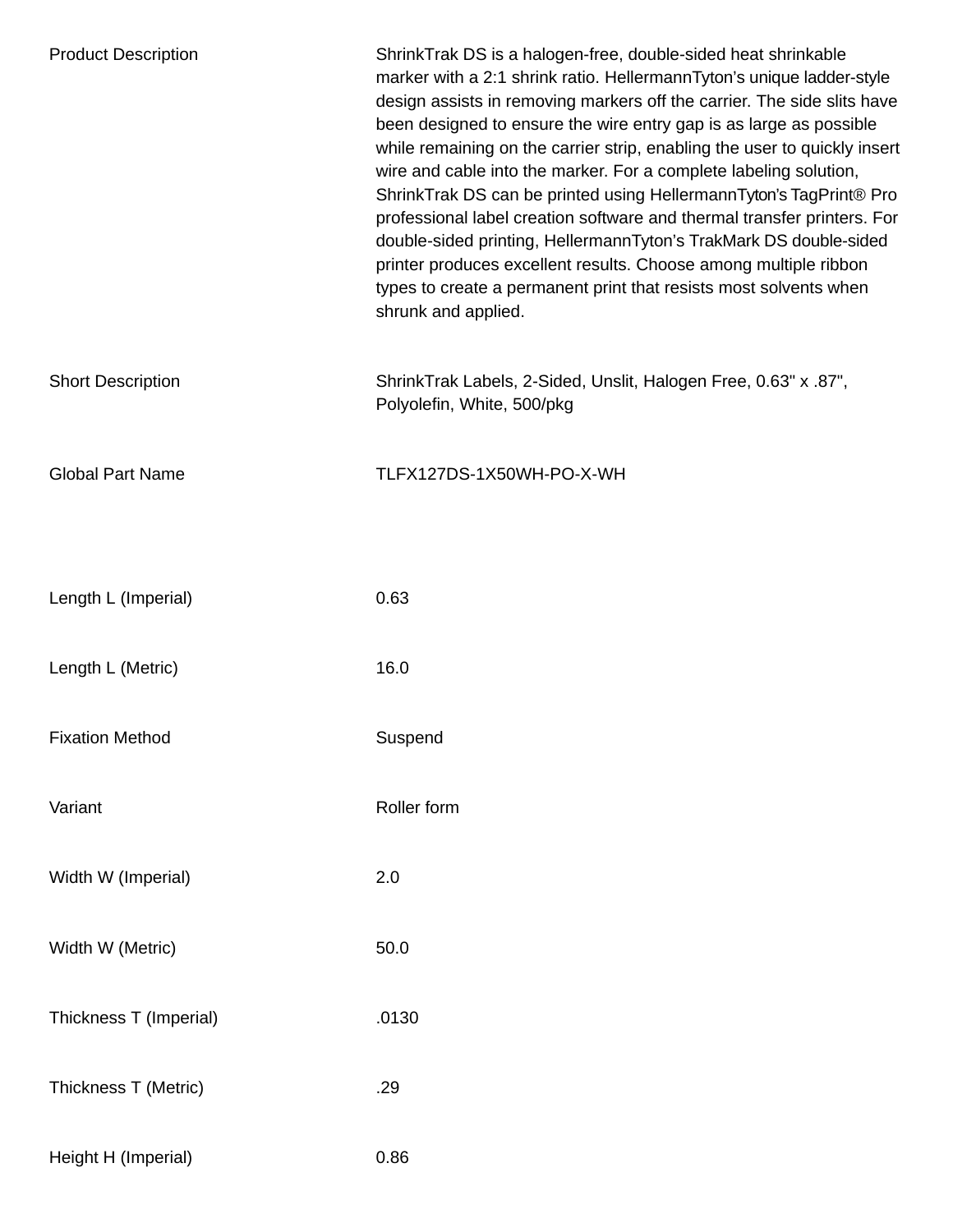| Height H (Metric)                      | 22.0  |
|----------------------------------------|-------|
| Width of Liner (Metric)                | 88.9  |
| Width of Liner (Imperial)              | 3.50  |
| <b>Outside Diameter Max (Imperial)</b> | 0.5   |
| <b>Outside Diameter Max (Metric)</b>   | 12.7  |
| Wall Thickness WT (Imperial)           | 0.028 |
| Wall Thickness WT (Metric)             | 0.700 |

| <b>Material</b>              | Polyolefin, cross-linked (PO-X)                                                                                  |
|------------------------------|------------------------------------------------------------------------------------------------------------------|
| <b>Material Shortcut</b>     | PO-X                                                                                                             |
| <b>US MIL SPEC</b>           | MIL-STD-202J<br>SAE AS5942 3.4.1                                                                                 |
| Flammability                 | Low generation of toxic gases and corrosive acid Low smoke<br>generation UL 224 Limited fire hazard Halogen-free |
| Halogen Free                 | Yes                                                                                                              |
| <b>Operating Temperature</b> | -67°F to +221°F (-55°C to +105°C)                                                                                |
| Reach Compliant (Article 33) | Yes                                                                                                              |